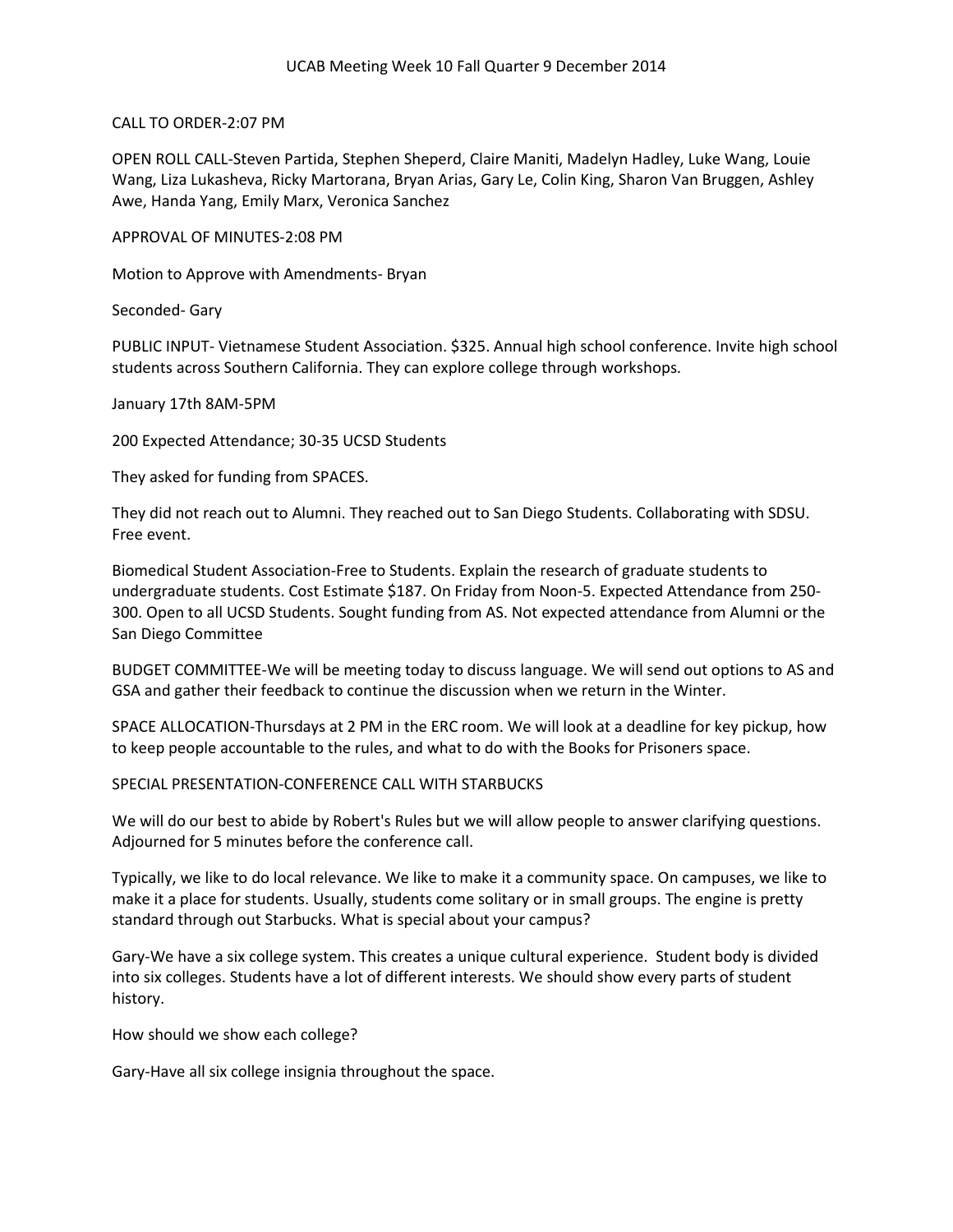Ashley- Each of the college has their own architecture. Can we consolidate these different ideas into the design of starbucks?

Claire- UCSD is in a really cool place. We have a lot of natural resources such as Eucalptus and Torrey Pines. We are next to Black's Beach and Scripp's Pier. Can these designs be incorporated?

Liza- We have a strong idea of environmental sustainability. Is there any way of upcycling? Is there a way to reuse the materials used by Starbucks?

Louie- The previous members have looked at the physical members. I want to see Starbucks incorporate a study space along with a social space.

We like to create multiple zones such as a studying zone.

Gary- At my college we have an open mic night. Is there any possibility of having the availability of a meeting space for events?

Claire- Students are looking for places to caffeinate and with power outlets. We need tables for students to study at.

Madelyn- It is important to focus on the outside of the space as well as the inside.

Ashley- It would be nice if outlets were located in conviienent locations.

I know in the past there was an area for an art. Is that something you are still interested in?

Gary- Have the art space used for upcycling. Some space for the college representation is important.

Madelyn- Wall space is limited. Tell the history of the six colleges through artwork rather than the idea of upcycling.

Louie-Each college has a unique architecture design. Can we re-represent the architecture in the solitary wall.

Ashley- Will we be able to compost coffee grounds.

Handa- We want to foster a sense of community. It creates a good space to show off your art.

Veronica-Have the possibility for any students to put up artwork.

Any other things you want to talk about

Hue- Are there different pallets for the design of furniture? Is that something we could look at later on?

Yes. We will create a few themes. This will be a core store so there is not a whole lot of customization. WE have to meld the identity of Starbucks with the identity of UCSD. We have begin to mix the palletes.

Gary- We have been talking alot of the Six Colleges. Would you like us to create a document for the ideas of each college?

Sharon- If they are interested in focusing on UCSD and Tritons?

Emily-There are times when the college identity clashes with the campuswide identity.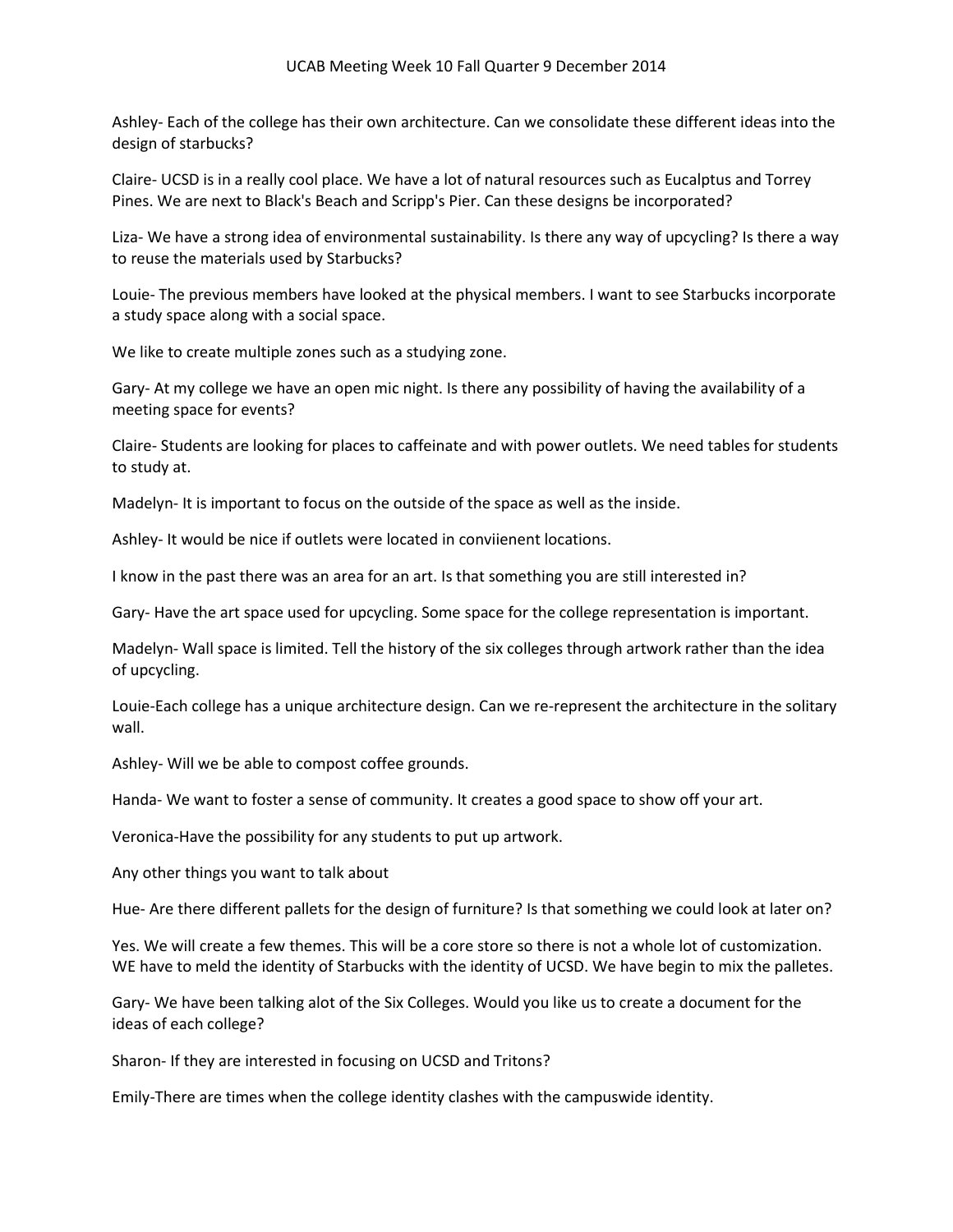Handa-We have a limited space. We do not want people to feel divided by touching on the six college system.

Louie-Why don't we look at both options and then decide down the line?

Claire- They are looking for a direction. They have a quick timeline. The undergrads are part of the six college system while grads are not. I feel we should priortize UCSD spirit over the six college system.

Gary- At the very top of it all we should use the Triton and to use smaller themes representing the various communities on campus.

Colin-That is all for that topic. We will continue on our last minute topics.

Ricky- UCSD is a very diverse campus. We all have a unique viewpoints. We want it to feel like a safespace so maintinaing neutrality is important.

Handa- Rewards programs will help students want to visit the space.

Emily-The campus is known for interesting contemporary art. Is there some way this collection could be represented in the space?

I am gonna take this back to the design team and then we will get back to you.

Hugh and Amanda Marples were present during the conference call.

Claire-How soon will we hear back from that?

Hugh- I am hopeful it will happen before Christmas.

Claire-If we get information over the winter break, we will do online surveys.

Liza- Starbucks should be a space that is not just focused on the undergraduates. This should be a place for Office Hours and being a collaborative space for all affected parties.

Bryan- The colors are not UCSD specific.

Claire- People identify as Tritons. Incorporate the beauty of the campus and the area around the campus to this space.

Handa-I agree with Claire and Liza. We don't want to exclude anybody. Don't overemphasize Tritons.

Louie-We need to prioritze on the mission of a coffeehouse.

Gary-Too much Triton would be harmful. My constituency is afraid they will be drowned out by other symbols.

Ashley- There is a balance between a coffee house and Triton Spirit. We do not have to be so overpowering.

Hue- We are planning on having an art space in Starbucks.

Strawpoll- You can stay longer, you can not, or abstain. 9-3.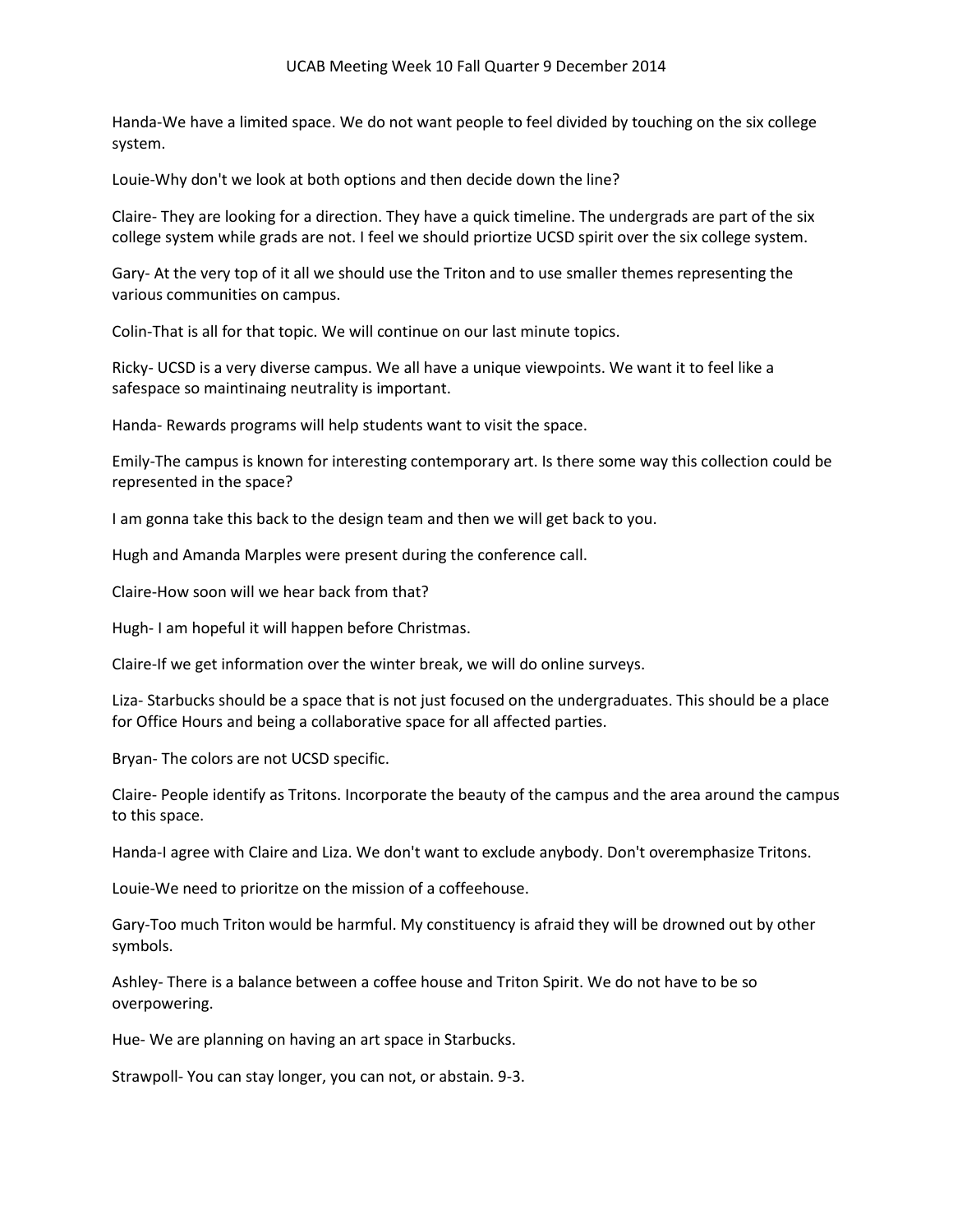Luke-Moved to extend

Gary-Seconded

CHAIR'S REPORT- AS Ad Hoc Committee meets Friday from 9-11. They will discuss whether the Che Cafe will stop programming when they receive a document from VCSA Gonzalez.

CCast wants a resource center.

We will have a very quick timeline for the referendum. We will send AS and GSA two ideas of a referendum and hit the ground running.

VICE CHAIR'S REPORT-None

DIRECTOR'S REPORT-Tabled to Week 1

NEW BUSINESS Vietname Student Association

Point of Clarification-Do we go off of number of UCSD Students or general attendance? Liza

We will go off of general attendance.

Handa moved to approve for \$325.

Bryan Arias seconded. No objections.

LabExpo for the Biomed Association

They request \$187.50 but they can only get \$175.

Handa moved to approve.

Gary seconded. No objection

PORTER'S PUB CONCEPT

Liza - My constituents want alcohol and music area.

Handa-GSA wants to make sure it won't be a chain. They would like to continue the type of space that is similar to Porter's.

Ashley- No one had a strong idea of a change. They want a better version of the Pub space. They want to keep the Stage.

Louie-They want an event space. Speciliaze in barbeque or wings.

Luke- Alcohol is very important. They want it stay as a pub with alcohol. Switch from food to a more pub space. They need good music. They want a less Price Center vibe.

Bryan-keep it similar to Porter's Pub. They want better food. Gastropub idea.

Gary-Alcohol must stay at the space. A virgin nightclub in the early night and then move into drinks.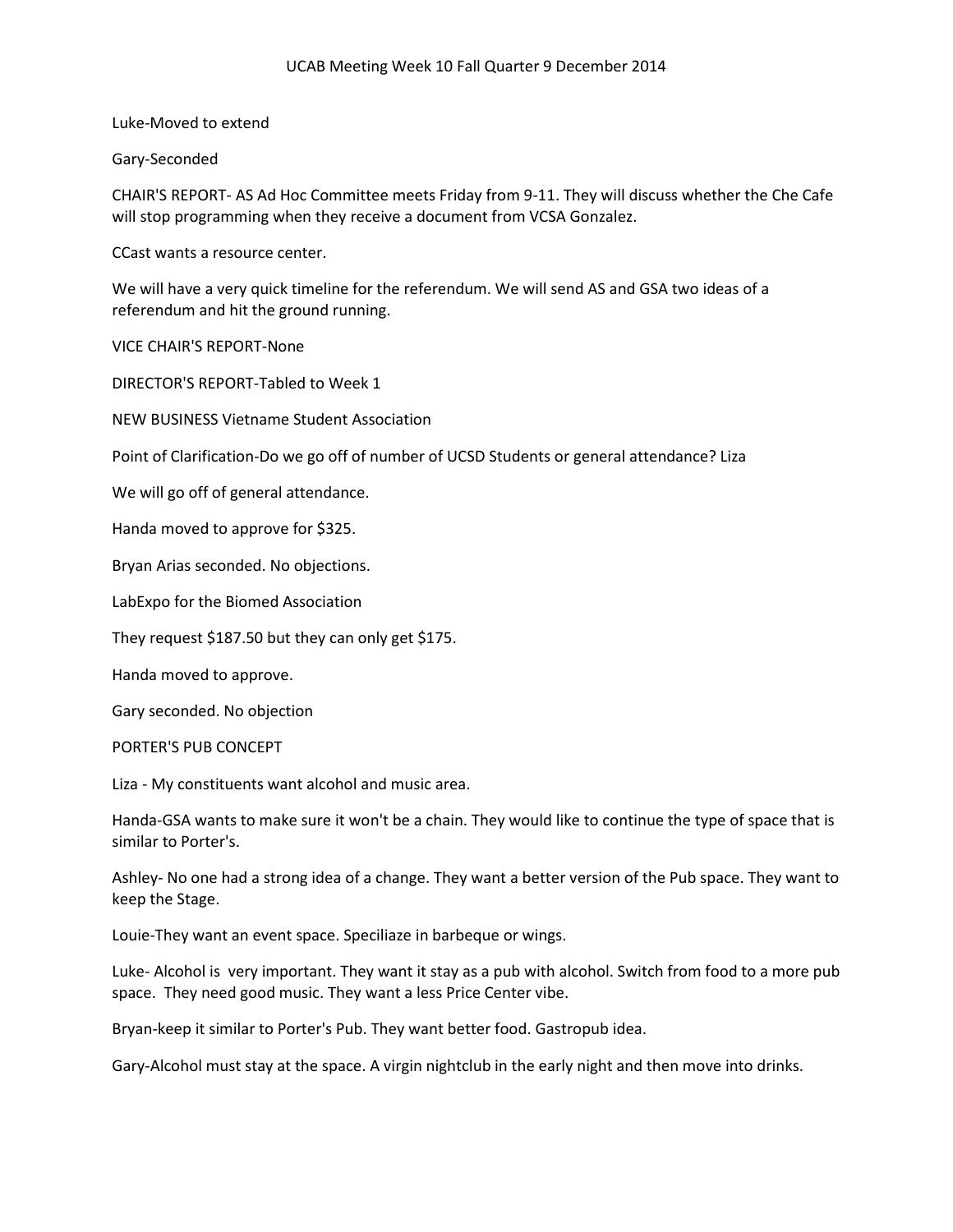## UCAB Meeting Week 10 Fall Quarter 9 December 2014

Madelyn- Upscale pub or farm to table. Alcohol is neccessary. Small plates and appetizers for events. Better quality food.

Veronica- They did not care about the food. We need tenants who will work with Student Orgs.

Claire-The Pub and The Stage are seperate.

Handa- Appetizers are a good idea. This is part of what make the loft so successful.

Steven- They want alcohol and better quality food. They suggested talking to Greek Life since Greek Life uses Porter's for a lot of

Ashley-keep it from being so grungy and not so upscale

Louie-Extend menu and have better options

Stephen- Dine with a Prof program and on campus catering

Veronica- It's a hip hop venue. Keep it that way. The groups at Porters are very diverse.

Gary-They want a pub and better food during the days. Events are also very important.

Liza- It is important to have a different space on campus. It is important to maintain the feeling of Porter's Pub. Although the food was disgusting, the food was very affordable.

Colin-We are voting on concept ideas.

Handa-We need to focus on a few things.

Claire-It is a good idea to keep the ideas simple and not very complicated. It is possible for the Board to priotize what type of events we want to see at the Stage.

Madelyn- We should prioritize food and alcohol.

Colin- I would like to have the events handled through UCEN.

Ashley-We are happy with events but the food is being neglected.

Gary-They need to have a lot of food and events. They do not want another Loft Space on campus.

Handa- Food and Alcohol should be prioritized. We need a good base product before we add other products.

Sharon- What type of food do you want to go along with the alcohol?

Luke- People wanted great, diverse food. They want authentic Asian on place.

Sharon-We want to keep it fairly broad. We need to some specifics.

Steven- Burgers, wings, fries. Finger food and Appetizers are important.

Gary-They want a low price point. They want to focus on cheaper finger foods and appetizers.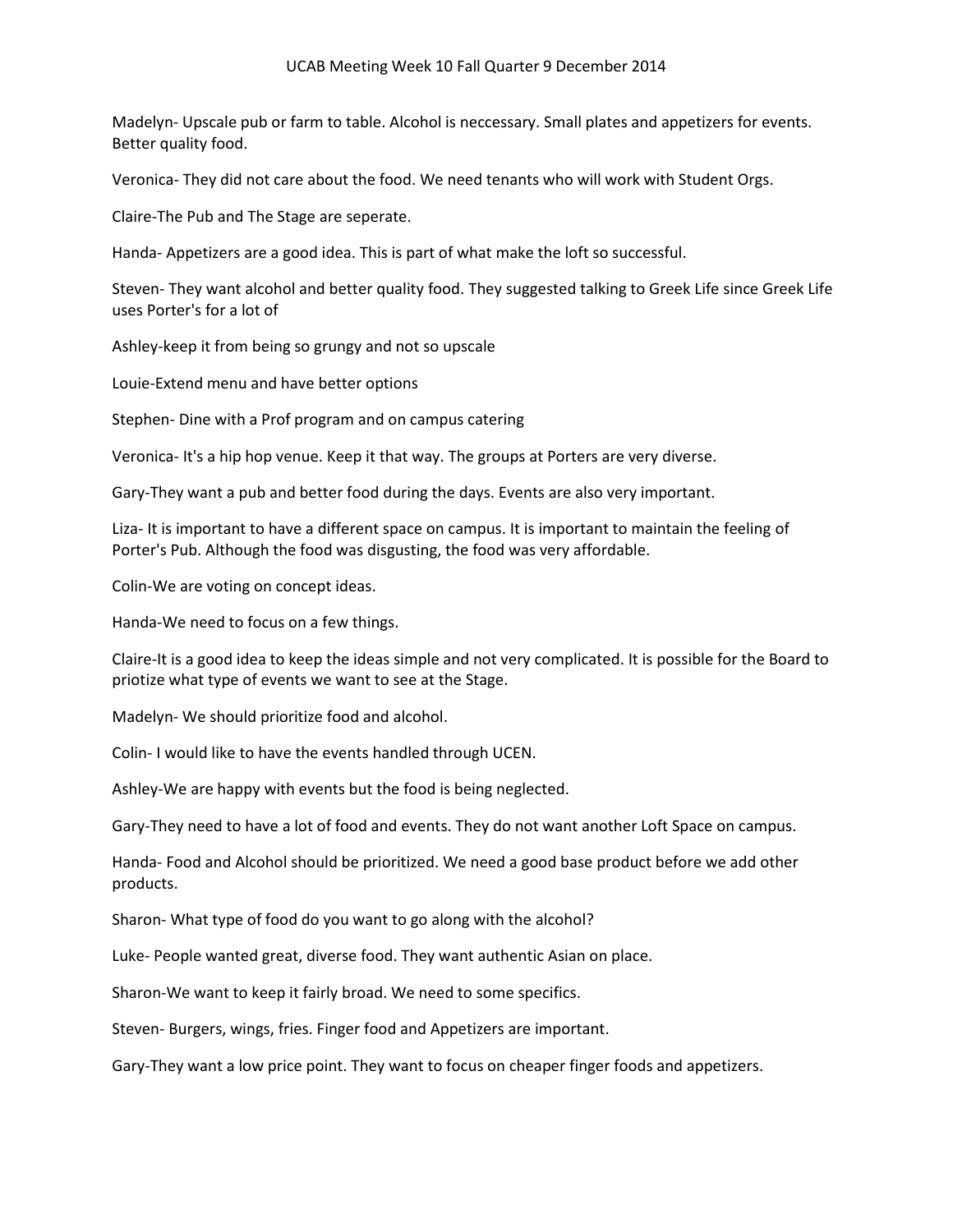## UCAB Meeting Week 10 Fall Quarter 9 December 2014

Ashley- Defining a gastropub, there is a place nearby that focuses on burgers without being superly overpriced. We do not need to focus on events since UCEN will cover them at first.

Liza-Who prefers Alcohol with finger foods or not? Add American food to the list of concepts.

Bryan- I move to establish the Pub space as a diverse American pub with a priortization of appetizers and finger foods.

Seconded by Gary

Gary-I object to make an amendment. They need to be friendly to events.

Claire-The Stage is seperate from the Pub Space.

Sharon- Reword the motion to restaurant since we want alcohol

Handa-Say restraunt or pub

Bryan-The space concept to be a diverse American restaraunt or pub.

Claire-We are gonna type this up.

Bryan-I rescind my motion.

Madelyn- Motion to open RFP to a diverse American pub or restaraunt

Seconded by Louie

Gary-Object to amend- add "such as burgers and wings"

Madelyn-I do not accept

Gary-Object to amend- add "such as wings and chips and guacamole"

Emily-Add burgers

Sharon-Why don't you table it for a week so I can draft the statement for an RFP and bring it back next week.

Handa-Can we vote over email?

Bryan-I move to amend by removing the text "to open an RFP"

Claire-What does diverse mean? We have this room for 4 minutes.

Handa- to suggest UCEN seek an American restraunt or pub with food such as and offer food...

Seconded by Bryan

Bryan-I call the question on the amendment. Passed unanimously. Seconded by Handa.

Bryan-I call the question on the idea. Passed unanimously. Seconded by Gary.

OLD BUSINESS 3:59 PM